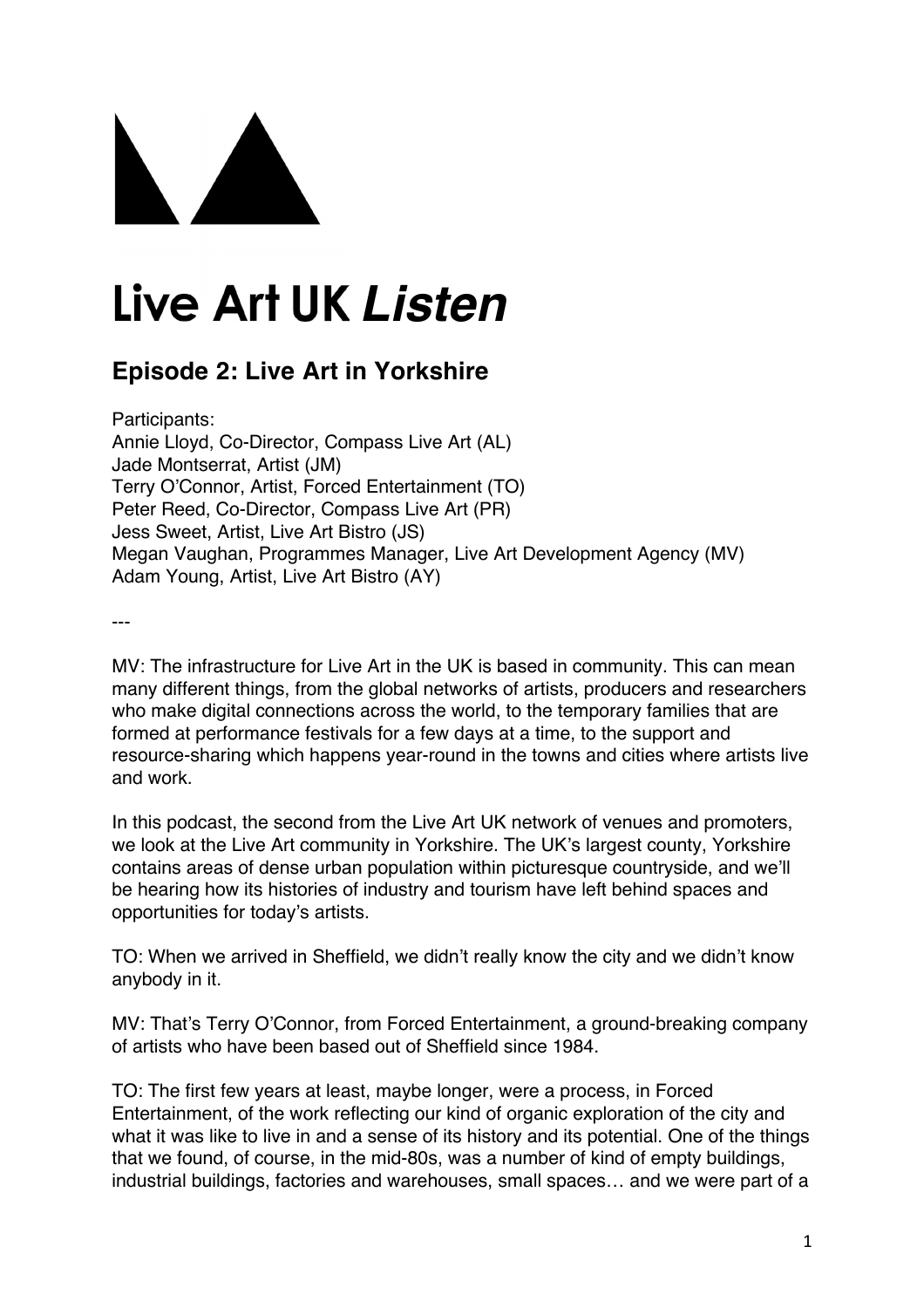larger community of artists who were sort of working in those spaces: musicians, filmmakers, people working across different artforms. But for us, it enabled us to think that we could make, and it gave us a community of other makers which, in a way, encouraged us to think about theatre and performance as something in connection with music and in connection with other art forms.

My sense now, in Sheffield, is that most emerging or independent performance makers have some kind of connection with Theatre Delicatessen, which is really providing a kind of focus for making in the city. They are a London organisation that came up to Sheffield and took over an old Woolworth's building – a massive building right in the city centre – and they facilitate work by commissioning, by mentoring, providing rehearsal space and performance space and there's a café there, and I think this has really done an enormous amount to help create a sense of community for people interested in making performance in Sheffield.

MV: You'll hear a lot about space over the next 15 minutes or so. While Live Art has never been shackled to traditional performance buildings, and indeed, much of the work made in this sector comes alive in public space or in a moment of unexpected encounter, artists need affordable places to live, make, rehearse, and, as Terry says, to find one another and generate a culture of creativity. When Forced Entertainment first arrived in Sheffield, they found that in a former flour mill on the south-east edge of the city centre.

TO: The venue in Sheffield, the Leadmill, was also really important in encouraging this sense of exchange and of community between performance work and art, film and music.

JS: I do think a lot of it has to do with buildings and places and things like that. Like, there's the availability here that there isn't in a lot of other cities and that's something that's very very clear every time someone, particularly London-based people come up, they're like 'wow', 'cause I don't know if you've noticed but this place is massive.

MV: Jess Sweet is one of the artists leading Live Art Bistro, or LAB, in Leeds. They're currently based in an empty retail space just outside the centre, but have occupied a number of different locations since they began in 2012. Here's Adam Young, also from LAB.

AY: For me, it's a story of spaces that we've been given, that have allowed us the opportunity to sort of create a bit of a community in Leeds, which y'know, was already there but it was quite disparate. We all sort of came out of university at the time when the financial crash happened and, y'know, we got 33% cuts in arts funding so places like Annie Lloyd's Studio Gallery Theatre had just closed. So really, there wasn't any sort of first, second rung on the ladder. It looked like the only places to go were London, Bristol, y'know, maybe potentially Manchester; it just didn't look very good for the city. But actually there was a lot of interesting things going on.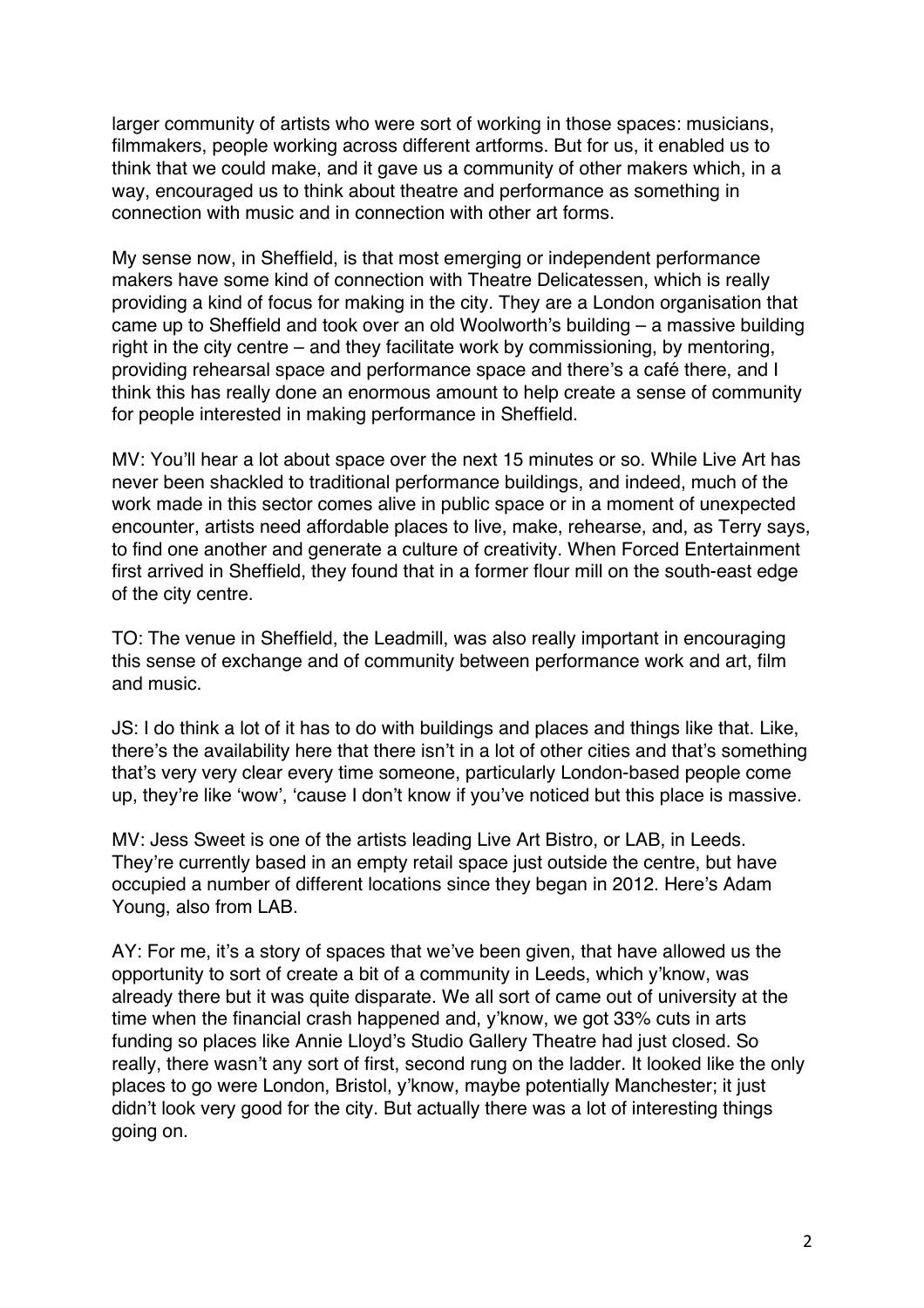MV: Live Art Bistro work largely without funding, volunteering their time and creating partnerships with other organisations in the city to share resources.

AY: To get to where we are now, we've worked voluntary for three years pretty much, and the investment and funding that we've had has been quite piecemeal.

PR: I think we're probably - we run up against the challenge of being seen to be better resourced, and bigger, than we actually are. I mean, we're speaking now at the kind of furthest point from the festival, and that means it's really just Annie and I and a couple of desks and this prefab little office.

MV: That's Peter Reed from Compass Live Art, who work from a small space at LAB. Most of the time, Compass are a two-man band, but every two years their team expands to deliver Compass Festival. Here's Annie Lloyd, who founded the organisation in 2011, and continues to run it with Peter.

AL: It is very hand-to-mouth, because we're not regularly funded, and I think that's right; the perception is that we're greater in resource than we are, but I do think that has something to do with the fact that, certainly come festival time, we do build the team (we've run a Trainee Producers scheme for the last two festivals as well) so the personnel grows, but I think also our output is very ambitious, so we do actually achieve quite a huge amount of work. We did 18 projects in the festival just gone.

MV: The campaign to make Leeds European Capital of Culture in 2023 launched recently, and is in the middle of an extensive public consultation about what that year might include. This isn't dissimilar to the principles on which Annie and Peter have developed Compass, programming work which responds directly to Leeds and its people, and situating it in markets and libraries and shopping centres.

AL: It's a city that… I mean, I've lived in Leeds for nearly 30 years, and it's a city that has continually investigated itself in terms of what its cultural position is. I think often, in the past, it's been perceived as a place that's got a number of high-end institutions, with the ballet and the opera and the [West Yorkshire] Playhouse and so forth, and a sense that 'therefore we're sorted', and then there's been a sort of grassroots, community arts element that's been supported by the city as well, and I think for many years there's been a real shortage of anything in between that, and certainly anything that comes at the world from a different angle.

I mean, the culture of Leeds is shopping; wherever you go, that's what it's known for, even though we have Manchester just over the border. Leeds prides itself on being the place that people come to for shopping and I think, again, the conversation is 'what more is there in our culture than that? Is it all about commercialism and consumerism?' And whatever one thinks about Capitals of Culture – they're very controversial and they're not universally loved – the fact that the city is putting itself in the position of having to think about how it is distinct from every other, so that it isn't just going to produce the kind of normal high street notion of culture, it's got to look at what else is going on. And I think that's a great time for Live Art in particular to step up and go 'if you're looking for distinctive, if you're looking for interactive, if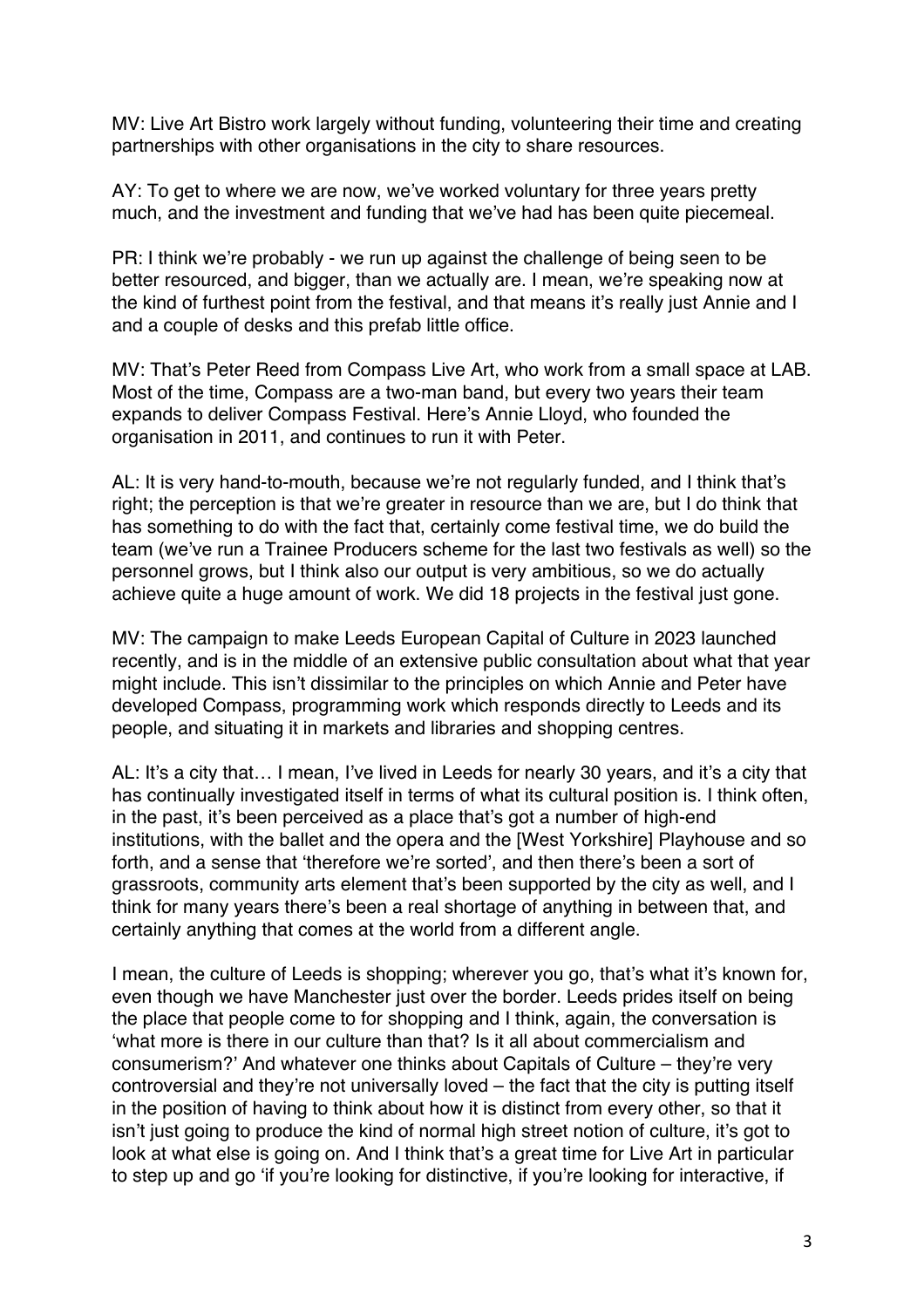you're looking for stuff that actually speaks to the contemporary experience, you couldn't do better than Live Art'. So it feels like a really great opportunity at the moment, for us.

MV: In Leeds, both Compass and Live Art Bistro acknowledge how difficult it is for artists and small organisations to survive and make things happen. There is a sense of optimism though, not just because of the Capital of Culture bid, but because the community of artists is growing and making new connections all the time.

AY: I think, for when LAB started out to now, I think it's really encouraging to see how much more profile the city has, and especially the artists within it. When you look at the major festivals and platforms that happen nationally, more and more artists that are based in Leeds are represented at those. When I first graduated I used to go to every single festival I could and quite often I'd be the only person from Leeds there, and now that's not the case. Now we're a bit of a rabble of Leeds people, so I think that's really encouraging and I can only see that trend continuing. And there is a constant stream of really interesting graduates who are sticking around in the city and wanting to make it work and who are really engaged in, especially what we're doing and volunteering at things like Compass, so I think the future is actually really bright for Live Art in Leeds.

MV: Outside of Yorkshire's cities, the arts community is naturally more dispersed, with considerably different resources available. I travelled from Leeds to Scarborough, wondering if I might find an artist community energised by tourism in the area, or heartened by activities in Hull this year, where they are City of Culture for 2017. There I met Jade Montserrat, an artist who grew up in Scarborough and continues to be based there, but she told me that, in reality, the lack of support for cultural initiatives in the town is frustrating. (I should also say here, that Jade and I spoke in the presence of the loudest fridge in Yorkshire – possibly the world – the kind of hum which is entirely invisible when you're there but loud as a jet engine on tape – sorry about that.)

JM: I would like to feel that there is support for cultural initiatives that aren't to do with a homogenised entertainment industry. I'd like that guy from Turner Contemporary [in Margate] to come here and present a model on how you regenerate the town culturally, and to demonstrate to the council how artists, visual artists, and DIY initiatives, support of artists using spaces that aren't occupied (and there are so many spaces that aren't occupied), shops, independent shops or places that have gone bust like Comet, that have been stood there for ages now… So there needs to be a greater support for initiatives for young people.

MV: On the day I met Jade in Scarborough, the local council were voting on the future of an old theatre – The Futurist – which sits right on the seafront. A beautiful old art deco building, it was once a centre for culture in the town (The Beatles played there twice, and Jade saw her first opera there as a child), but it's stood empty since 2014. When we met to chat and walk round the town together, Jade had come directly from protesting against its possible demolition, and as we spoke, news arrived that the council have voted to knock it down by only one vote. This was a big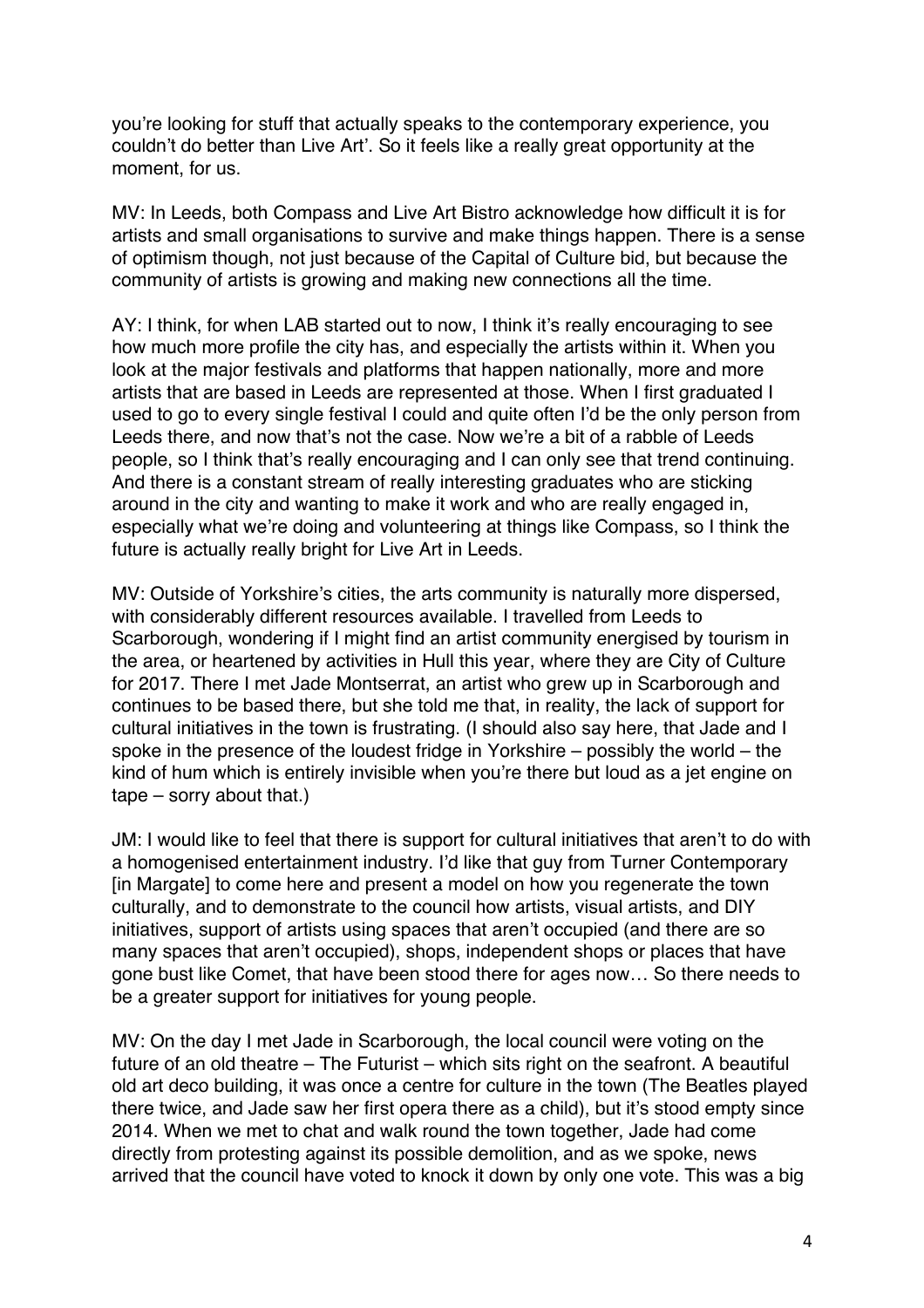decision for Scarborough – a genuine talking point for local people. In a chippy on the seafront, a hundred metres or so from the theatre, we heard accusations of corruption in local government, but also got a sense that many people would be happy to see it go, instead replaced with an attraction which would be more popular with tourists. But for Jade, and I expect many other artists and residents, the news of the vote was pretty heartbreaking.

JM: It's a symbol of hope for the town, so if that was brought back to life, it represents… it represents goodwill, and it represents a reemergence of our identity, and cherishing our identity.

MV: Jade speaks highly of the work done by other local organisations, such as Crescent Arts, but their resources are limited. So I asked her what might proactively help artists based in Scarborough, and similar towns across the UK.

JM: It's going to be really helpful, if I get a residency, to go away and that will give me the headspace because at the moment, and for the past three years, I've been working from my bedroom, and I have to have a routine so I make sure I'm up for 7 every morning and I go for a walk, and until October of last year I was walking three miles a day, but creating a performance on that walk, and then I'd get to work and I would work until I went to sleep. And at the moment – because I've moved – I'm trying to find what that new routine is, but routine is crucial for me. And in terms of performance, to have focus, and to have clarity, and to have quiet, none of those aspects can be absent from making, or else it just doesn't … I can't make. Like anyone who is working seriously at any profession, you need to be in the right environment.

MV: We hear so much about the impact of art and artists on our economy and quality of life – ever since New Labour arrived in the mid-90s, that has remained the dominant narrative – and while that instrumentalist perspective is not without its problems, artists' ability to articulate a sense of place – the identity of a city or town or region – has huge benefits for all residents. What is evident from these conversations though, from speaking to Terry, to Jess and Adam, to Annie and Peter, and to Jade, is that artists cannot work without support. As the industrial buildings which Forced Entertainment used in the 80s are redeveloped, artists make use of empty shops and public space, but that is often only possible through generosity and mutual support. To give artists space is to give them a place to gather, to make work and to make connections, but it is also to show them they are valued. While money is a struggle for Compass and LAB, as it was in the early days of Forced Entertainment, these organisations have a sense of local community, of shared ethos and self-worth which comes from having a home in their city, a space to meet and play. It is that which seems to be missing for Jade in Scarborough, and why the loss of The Futurist feels so demoralising.

JM: If someone wants to embrace me as a Scarboroughian, or a Yorkshireperson, then that's great, but that hasn't happened to me in either my personal life or my professional life so I'm reluctant to say I'm doing anything specifically for